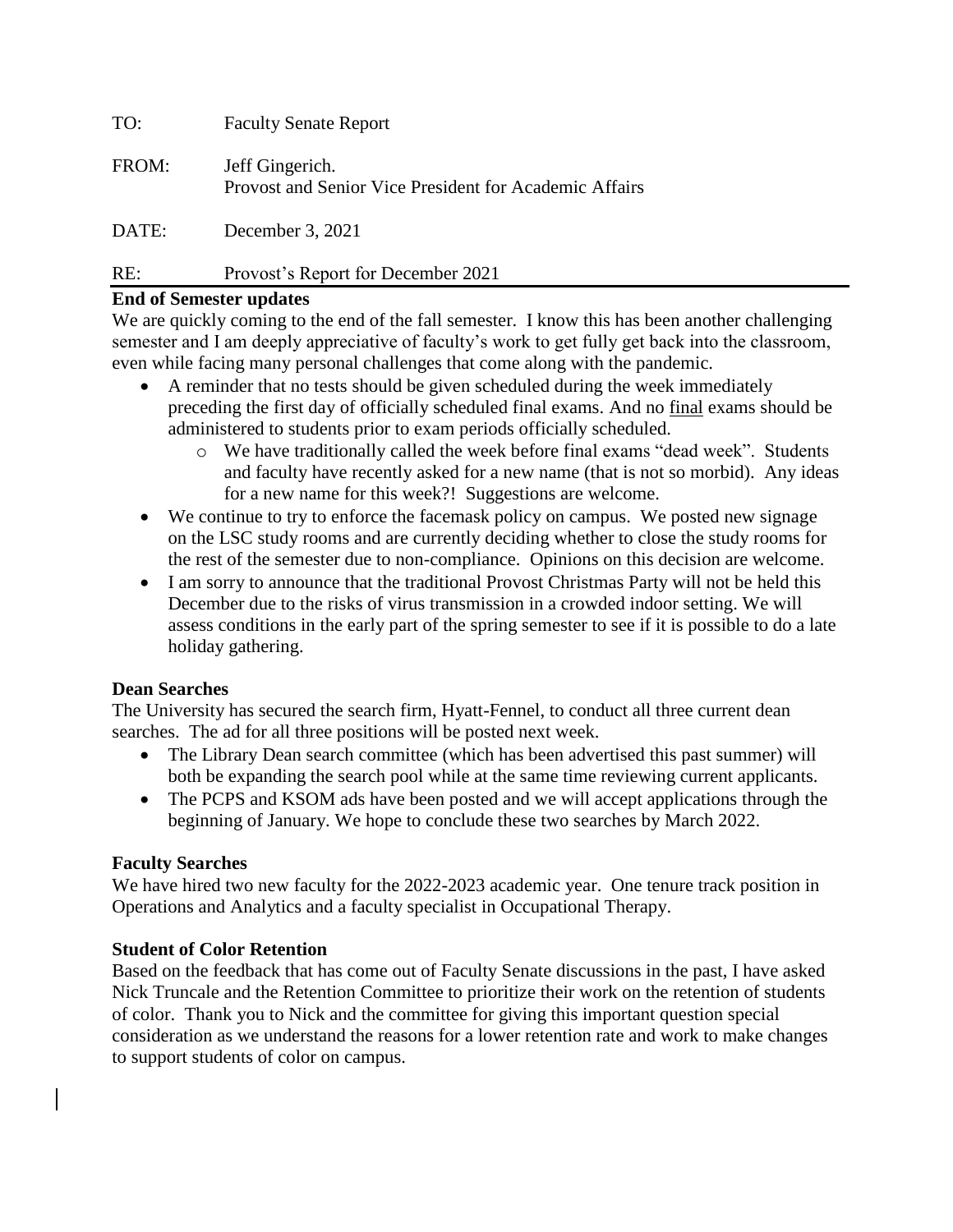### **2022-2023 Sabbaticals**

Congratulations to the following faculty who have been awarded well-deserved sabbaticals next year.

## **Fall 2022** Michael Bermudez (pre-tenure) Sean Brennan Shuhua Fan Eric Plumer Robert Waldeck

Jean Harris Sharon Hudacek Matt Meyer

## **Spring 2023**

Sufyan Baksh Patrick Clark Gary Kwiecinski Julie Nastasi

# **Year 2022-2023 Intersession/Summer 2023**

Maureen Carroll Marleen Cloutier (pre-tenure) Will Cohen Sheli Pratt-McHugh

## **Faculty Development**

The Faculty Development Board reviewed applications for Intersession grants and awarded 8 grants to the following faculty:

| Hope Baylow       | Voice Problems and Quality of Life of Individuals with Marfan<br>Syndrome                                                                            |
|-------------------|------------------------------------------------------------------------------------------------------------------------------------------------------|
| Joseph Pellegrino | Quantification of the Physical Load and Physiological Strain on<br>Division III Women's Basketball Players                                           |
| Abhijit Roy       | A Hierarchical Model of Social Justice Initiatives by the Jesuits:<br><b>Embeddedness of Social Entrepreneurship and Social</b><br><i>Innovation</i> |
| Janette Scardillo | Utilizing best practice to implement simulation-based experiences<br><i>in DPT curriculum</i>                                                        |
| Yamile Silva      | A Critical Edition of Dominican Writer Abigail Meja's<br><i>Transatlantic Journalism</i>                                                             |
| <b>Brian Snee</b> | Columbus Uncancelled: Reflective Rhetoric in the Third and<br><b>Fourth Personae</b>                                                                 |
| Hank Willenbrink  | The Wyoming Option: Will Arbery, Rod Dreher and Conservative<br>Catholicism                                                                          |

## **Updates**

• Yamile Silva, Ph.D., has been accepted to the National Endowment for Humanities (NEH) and the United Kingdom's Arts and Humanities Research Council (AHRC) Spanish Paleography and Digital Humanities Institute. The NEH/AHRC joint initiatives seek to advance digital scholarship.